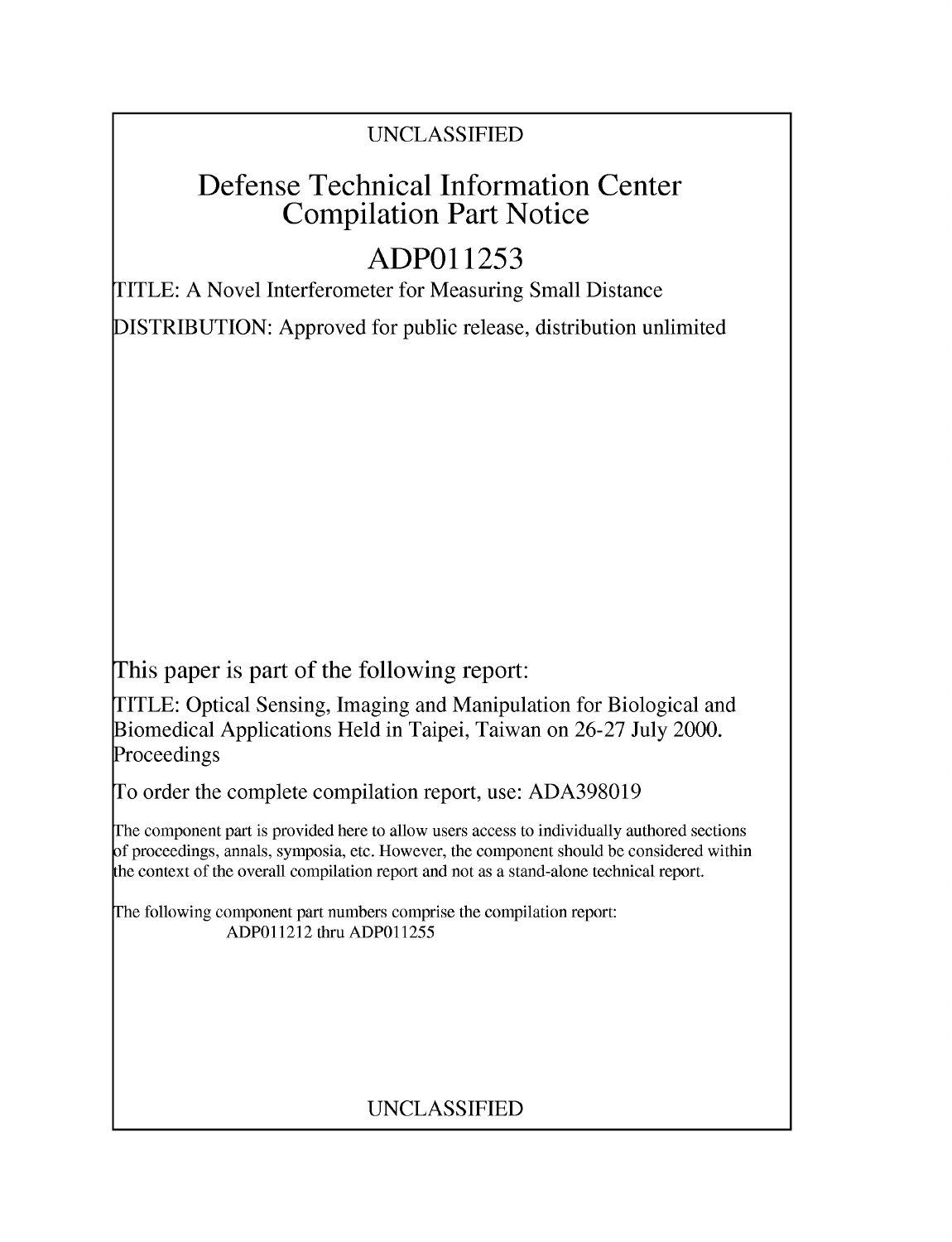### A novel Interferometer for Measuring Small Distance

Wu zhaoxia<sup>\*a</sup>, Li zhiquan<sup>\*b</sup>, Tong kai<sup>a</sup>, Qiang xifu<sup>b</sup> <sup>a</sup>Yanshan University, Qinghuangdao 066004, CHN bHarbin institute of technology, Harbin 150002, **CHN**

#### ABSTRACT

A novel wavelength scanning optical fiber dual-interferometer for measuring small distance has been developed in this paper. A wavelength-scanning source is used to simultaneously illuminate two Fabry-Perot (F-P) cavities. One is as the sensing cavity, the other is as the reference cavity. If the length of the reference cavity is pre-calibrated and maintain constant, and the scanning wavelength is taken as an inter-converter to compare the gap length of the sensing cavity with the reference cavity length, using the frequency spectrum separator, absolute measurement can be obtained.

Key words Wavelength-scanning, Optical fiber interferometer, Absolute distance measurement

#### 1. **INTRODUCTION**

F-P interferometer is applied to analyze the spectrum with narrow rang and simple spectrum. But since 1980's many researches have indicate that F-P interferometer for measuring has many advantage compared with other interferometers<sup>[1]-[5]</sup>. A.Kersey was first to demostrate the use of optical fiber F-P interferometer  $(FPI)^{[1]}$  for measuring small distance in 1983. Due to its unique characters of simple structure and single-end operation, and has common characters of fiber sensors, the FPI has been extensively utilized in various practical applications since then. In 1991 K.Murphy suggested a bi-directional fringe counting FPI system<sup>[2]</sup>. This FPI system may improve the dynamic character in perturbation environment, but it still has a differential technique. In order to realize the absolute measurement for small distance, a novel wavelength scanning optical dual-interferometer has been developed in this paper. A wavelength-scanning source is used to simultaneously illuminate two F-P cavities: One is as the sensing cavity, the other is as the reference cavity. If the length of the reference cavity is pre-calibrated and maintain constant, and the scanning wavelength is taken as inter-converter to compare the gap length of the sensing cavity with the reference cavity length, absolute measurement for the sensing cavity length can be obtained.

#### 2. **WAVELENGTH SCANNING OPTICAL** FIBER F-P INTERFEROMETER (FPI)

#### 2.1 The Decision of Harmonic Cavity Length

In the standard FPI, the two beams which reflected from the two fiber ends in FPI are interfered each other and the signal received from the detector can be expressed as (1) and (2):

$$
I_{(\lambda, L)} = I_{0(\lambda)} \cos(\phi_s + \phi_0)
$$
 (1)

$$
\phi_s = 2KL = (4\pi Ln)/\lambda \tag{2}
$$

Where  $\lambda$  is the wavelength *, L* is the harmonic cavity's length,  $I_{(\lambda,L)}$  is the intensith received at the detector (this intersity is the function of  $\lambda$  and  $L$ ),  $I_{0(\lambda)}$  is the spectrum intensity of the source,  $\phi_s$  is the phase difference between the two beams that was introduced by L and  $\lambda$ ,  $\phi_0$  is the initial phase, n is the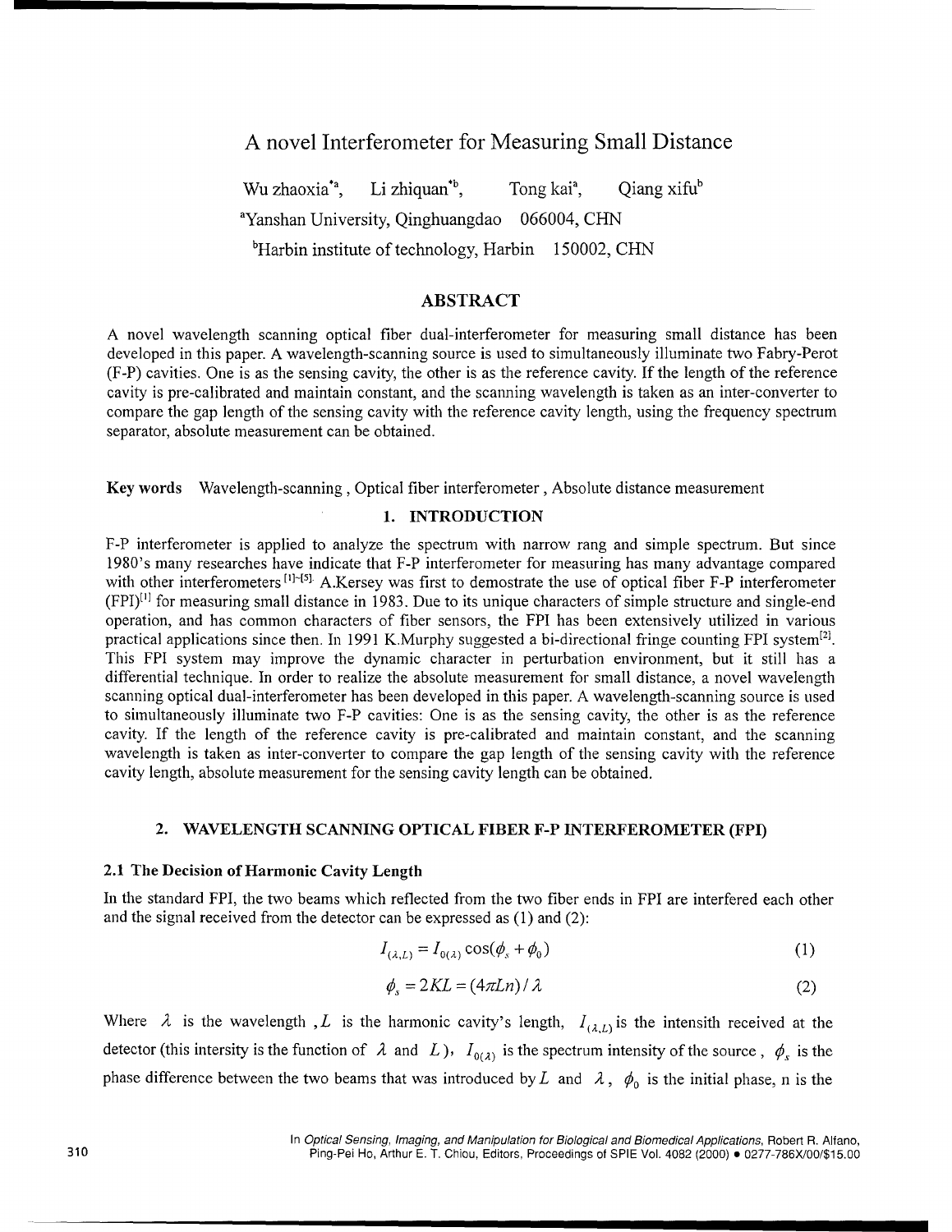referctive index in F-P cavity and  $K = 2\pi / \lambda$ .

If the wavelength is scanned from  $\lambda_1$  to  $\lambda_2$  while the cavity length remains constant, the phase change can be obtained.

$$
\Delta \phi_s = \int_{\lambda_1}^{\lambda_2} d\phi_s = 4\pi L \int_{\lambda_1}^{\lambda_2} (-n/\lambda^2) d\lambda = 4\pi L \Delta(n\lambda) / (\lambda_1 \lambda_2) - 4\pi L_n \Delta \lambda / \lambda_1 \lambda_2
$$
 (3)

The harmonic cavity length L can be decided from Equation (3), which is valid for the accuracy required by most applications.

#### 2.2 Wavelength Scanning Optical Fiber Dual Interferometer(DFPI)

The experimental configuration of the DFPI is shown in fig. 1. Two FPIs are connected to the output ports of couplers  $C_2$  and  $C_3$  respectively. Each FPI is constructed with two carefully prepared fiber ends inserted in



Figure 1. Experimental setup of DFPI

the silica fiber in the sensing  $FPI_2$  is epoxied to the hollow tube end to provide accurate distance for the experiments and for the self-calibration of the reference cavity length. For the reference FPI<sub>1</sub>, the input and output were epoxied to the hollow tube to construct a stable cavity. The Fresnel reflections from the fiber/air interface and from the air/fiber interface in each FPI are interfered. The light from the tunable LD-gratingscanner is split into two beams in coupler  $C_1$  to illuminate FPI<sub>1</sub> and FPI<sub>2</sub> through  $C_2$  and  $C_3$  respectively. The structure of LD grating-wavelength-scanner (GWS) is shown in fig.2. The light source is a 1300nm edge-emitting LD. As dispersion element the diffraction grating G is mounted on the shaft of scanner. Thus the GWS is constituted. The broad spectrum light from the LD is collimated in lens  $T_1$  and diffracted by the grating. Part of the refracted light is collected into the coupler  $C_1$  by the second lens  $T_2$ . When a triangle driving current is applied to the GWS, it rotates the grating and the wavelength launched into the coupler  $C_1$ is correspondingly scanned.

According to equation (1)-(3), each FPI can produces a group of fringes when the wavelength is scanned from  $\lambda_1$  to  $\lambda_2$ . Using subscript 1 and 2 to denote the reference and sensing FPIs, the phase changes of these two independent FPIs can be obtained from Equation (3).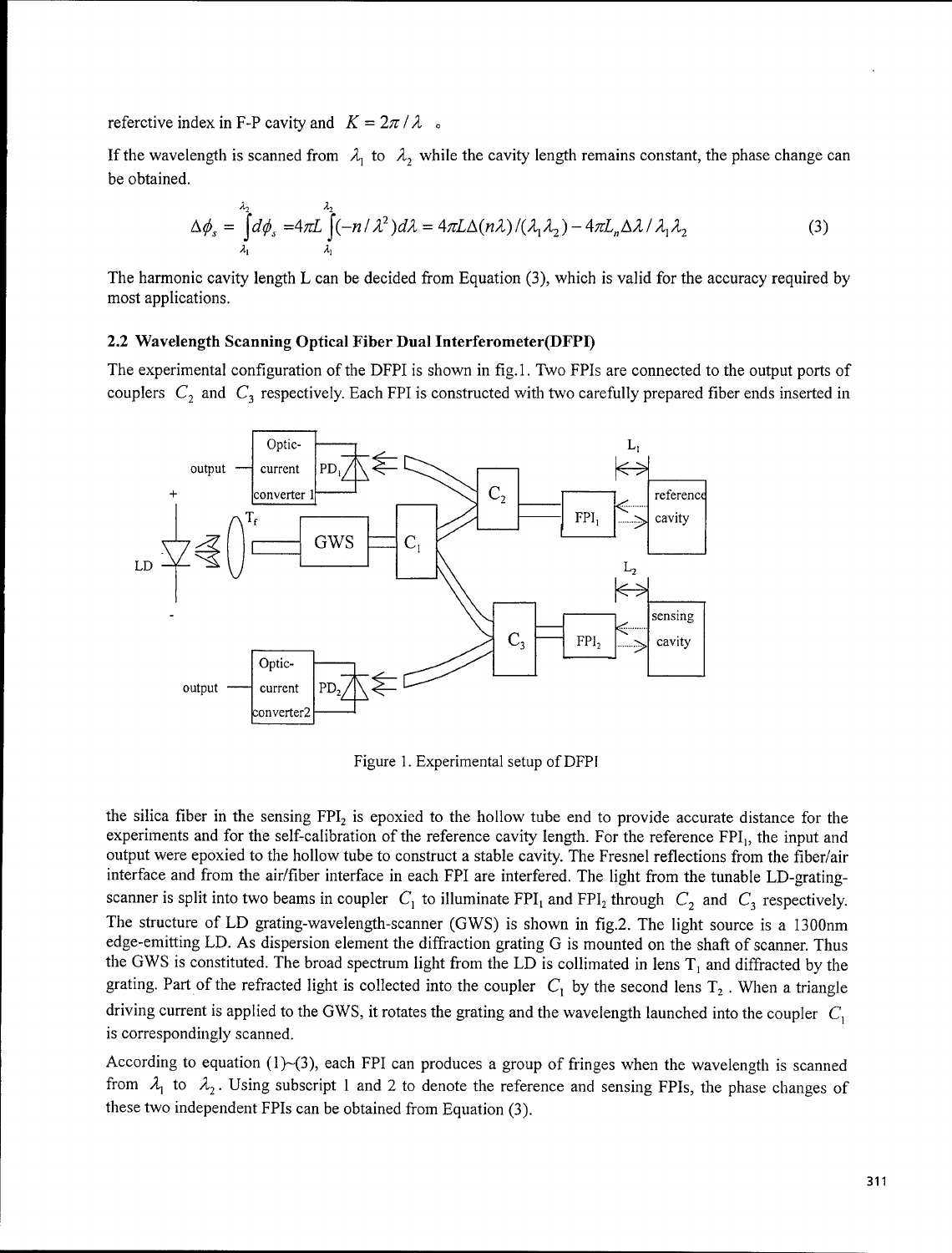$$
\Delta \phi_{s_1} / \Delta \phi_{s_1} = L_1 / L_2 \tag{4}
$$





Figure 2. Grating wavelength scanner Figure 3. Frequency spectrum separator

Equation (4) indicates that the measurement of sensing cavity length  $L_2$  relative to reference length  $L_1$  is independent of other factors. This means we don't need the light source to be tuned accurately nor repeatedly. The only requirement for the wavelength scanning is smoothness. This is much easier to achieve.

In practice the phase information can be obtained from an analysis of the corresponding interference fringes. The fringe number produced during one optical tuning cycle in each cavity can be expressed as<sup>[2}-{3}</sup>.

$$
m_i = \Delta \phi_{s_i} / 2\pi = \varepsilon_i + f_{i,1} + f_{i,2}
$$
 (5)

Where  $m_i$  is the number of the fringes (i=1 for the reference cavity and i=2 for the sensing cavity).  $\varepsilon_i$  is the integer of  $m_i$ .  $f_{i,1}$  and  $f_{i,2}$  are the fraction before the first fringe peak and the fraction after the last peak respectively. The absolute gap length  $L_2$  of the sensing FPI is:

$$
L_2 = L_1 m_2 / m_1 = L_1 (\varepsilon_2 + f_{2,1} + f_{2,2}) / (\varepsilon_1 + f_{1,1} + f_{1,2})
$$
 (6)

Equation (6) indicates that  $\Delta\phi_{s_1}$  and  $\Delta\phi_{s_2}$  are medium values. The measurement of  $L_2$  is decided by the number of fringes. We can obtain a high measuring precision by adjust  $L_1$ .

#### **3.** THE **IMPLEMENT** OF SYSTEM CHARACTER

The theory and method of optical scanning interferometer for measuring small distance has been concrete indicated in the conferences. But how to improve the characters of measuring system hasn't been satisfactory solved <sup>[4]</sup>. The problem of wavelength rang from  $\lambda_1$  to  $\lambda_2$  is solved by using frequency spectrum separator. This method can improve the character of system effectively.

In fig.3 the optical energy should pass a preposition wave filter F to separate suitable frequency spectrum rang before it enters GWS. This rang is decided by standard detecting plate which is composed with moving mirror (M-M) and fixing mirror (F-M). In order to avoid hot noise, F, M-M, and F-M are sealed in a vacuum bottle. The function of standard detecting plate is act as multi-band filter. A lower resolution frequency is operated when scanning begin. The spectrum's resolution is improved when M-M is moved to a property distance, and the higher frequency part in the spectrum can be resoluted. This distance is decided by the expecting resolution. M-M must parallel to F-M exactly when M-M is moving. The output of scanning interferometer can be described as:

$$
N_i = \frac{A_o \Omega_i}{4\pi} Q_e T_{oi} \int T_f(\nu, t) B_{\text{almost}}(\nu) d\nu \tag{7}
$$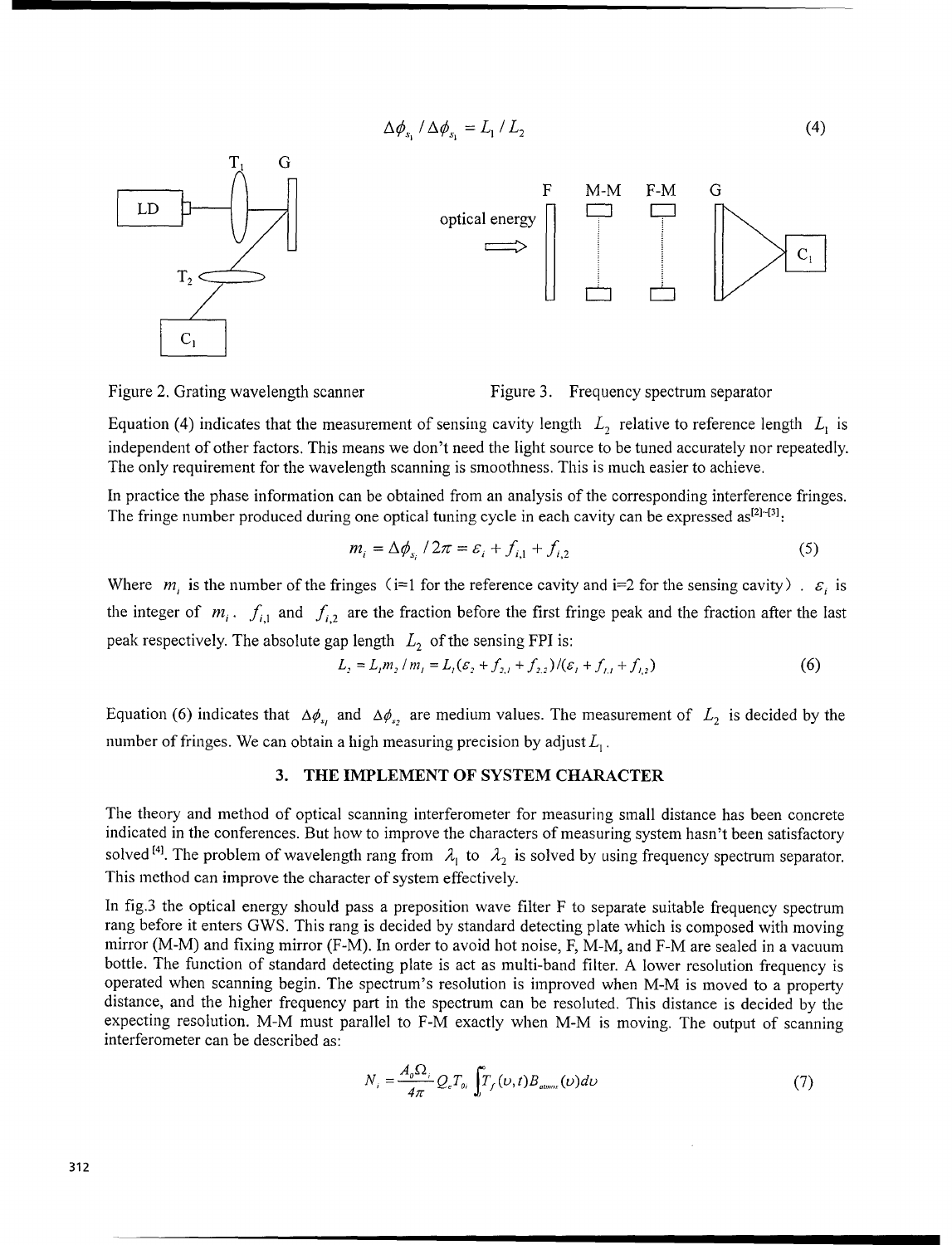The transmission coefficient of standard detecting plate can be described with array as **[5]**

$$
T_{el}(v,t) = \frac{1-R}{1+R} \left\{ 1 + 2 \sum_{n=1}^{\infty} R^n v_n \cos[4\pi N \mu t v \cos(\theta)] \right\}
$$
(8)

In equation (7) and (8),  $\upsilon$  is optical wavelength,  $N_i$  is the transmission energy which is obtained from the coupler.  $A_{\rho}$  is the hole's area of M-M.  $\Omega_{\rho}$  is the stereoscopic angle facing with the couple.  $Q_{\rho}$  is the coupling efficiency of the coupler  $C_1$ .  $T_{\theta i}$  is the transmission coefficient except standard plate and filter.  $T<sub>f</sub>$  is the filter's transmission coefficient. R is the reflection coefficient of the standard plate. n is the exponential function being related to internal reflection of cavity.  $D<sub>n</sub>$  is the coupling function (when  $D<sub>n</sub> = 1.0$  the state is ideal coupling state).  $\mu t$  is the distance between the two plates.  $\theta$  is the beam angle when optic is passing the two plates. *N* is the numbers of optical wave in the cavity. We can obtain a small dimensional angle when radiation beams are passing these plates. If the brightness  $B_{\text{atmos}}(v)$  is given, the radiation can be measurement by these plates. So the spectrum rang from  $\lambda_1$  to  $\lambda_2$  can be decided by the filter and the standard detecting plates.

#### 4. EXPERIMENTAL RESULTS

The experimental results from optical scanning DFPI are shown in fig.4. The operation wavelength is



Figure 4. The experimental results

1300nm. The upper trace is the fringes of reference cavity; the lower one is the fringes of sensing cavity. The linear scanning rang is about 40nm. The reference cavity length is 0.2mm. It's seen that the amplitude of out put will decrease when sensing cavity length increased. The reference cavity and sensing cavity length are 0.20 mm and 0.65mm respectively. From the fig4, We know that the two group of fringe numbers are 4.745and **15.3 83.** So we can obtain that the sensing cavity length is 0.6498mm from calculation. The relative error is 0.03%. The measurement accuracy is  $0.2 \mu m$ . The resolution is  $0.03 \mu m$ .